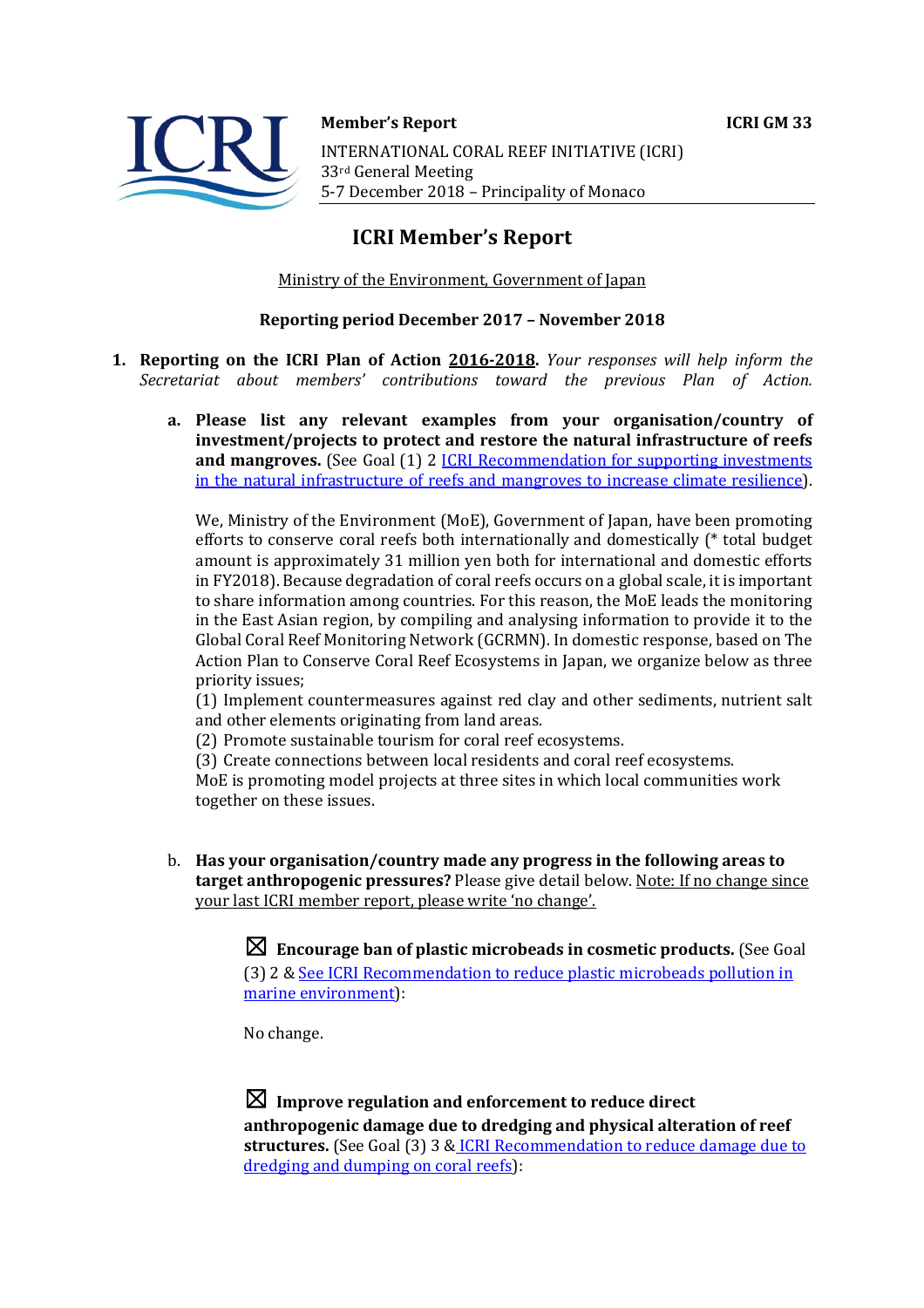No change.

 $\boxtimes$  Deplovment of mooring devices limiting the mechanical destruction **of coral reefs and seagrasses.** (See Goal (3) 4).

No change.

c. **Did your organisation/country celebrate International Year of the Reef?** Please give details below. (See Goal  $(5)$  1 & ICRI Recommendation designating 2018 as the third International Year of the Reef):

In Japan, various initiatives were implemented by diverse entities to celebrate IYOR2018 with the catchphrase "connecting, spreading, and supporting each other".

In line with the purpose of the IYOR2018, MoE, has been raising awareness among many people regarding wonderfulness and importance of coral reef ecosystems. And also, MoE has established a system that appoints private companies and organizations that actively engage in coral reef conservation as IYOR Official Supporters.

As of the end of October 2018, 25 organizations were appointed as Official Supporters by the Minister of the Environment, and diverse efforts such as "Reef Check", coral plantations, beach cleaning, and promotion events, were made across the country.

Furthermore, MoE has conducted a campaign to develop "Coral Map", which has been surveying corals by involving citizens since the time of the IYOR 2008 in cooperation with the Coral Map secretariat. MoE has also made a special log book for divers who post coral information to "Coral Map" to promote the campaign, and recruited diving shops that help the project.

2. Contribution to the ICRI Plan of Action 2018-2020 and upcoming ICRI general **meetings.** *Your responses to the following questions will assist the Secretariat in assessing contributions towards the major themes of the draft ICRI Plan of Action 2018-2020.* 

## **Theme 1 - Promote effective and adaptable solutions to improve the protection of coral reefs**

- a. Which of the below topics do you consider to be the three top challenges that **your organisation faces in managing coral reefs?** Please select from the options below:
	- $\boxtimes$  Climate change impacts
	- $\Box$  Inadequate planning, zoning and management
	- $\Box$  Unsustainable resource extraction
	- $\boxtimes$  Tourism and recreation
	- □ Shipping
	- $\Box$  Coastal development
	- $\Box$  Dredging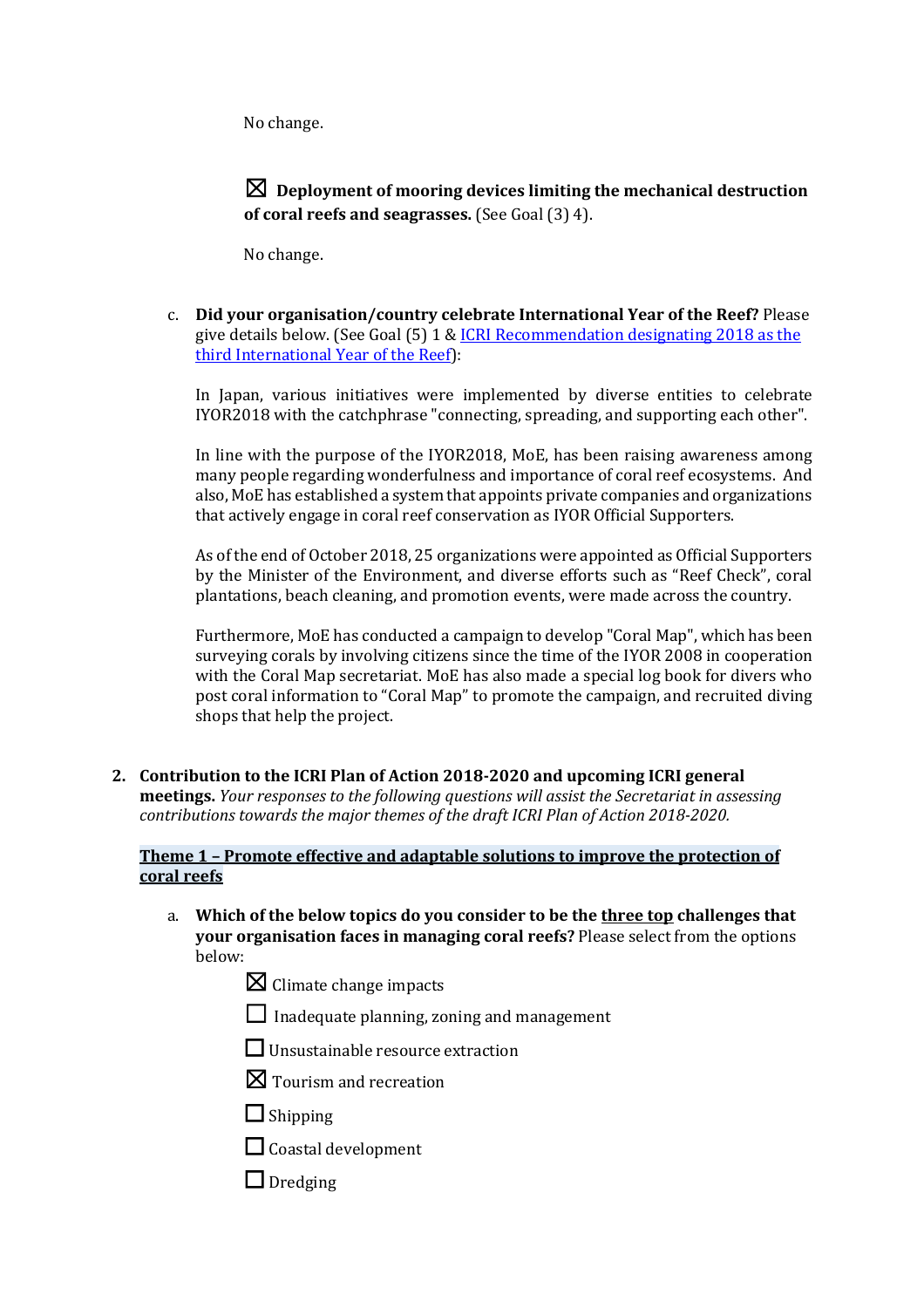$\Box$  Illegal and destructive fishing

 $\Box$  Fish and coral trade

- $\Box$  Marine debris
- $\boxtimes$  Other. Please specify:

Red clay and other sediments, nutrient salt and other elements originating from land areas.

b. Please list any examples of innovative management practices that your organisation/country is involved in, such as use of VMS, drones & ecological **mooring devices.** Include their limits, conditions of implementation, financing and an assessment of their results and links for more information if possible.

Nothing special

c. Please list any examples of innovative funding for management that your organisation/country is involved in. Include their limits, conditions of implementation, financing and an assessment of their results and links for more information if possible.

Nothing special

d. Please list any examples of leading practices, techniques and strategies for **building reef resilience that your organisation/country is involved in.** Include their limits, conditions of implementation, financing and an assessment of their results and links for more information if possible.

Strategic research on global mitigation and local adaptation to climate change supported by MoE shows that the anti-corrosion function by simulation in which coral reefs, seaweed beds, tidal flats and mangroves were considered as a series of ecosystems has shown that coral reefs have a strong buffering effects against waves and that it depends on the tree density of mangrove.

e. Please list any examples of leading practice reef restoration mechanisms that **your organisation/country is involved in.** Include their limits, conditions of implementation, financing and an assessment of their results and links for more information if possible.

Sekisei Lagoon, located between Ishigaki and Iriomote of Yaeyama Islands, is the largest coral reef sea in Japan and was designated as the Iriomote National Park in 1972. However, corals in the Lagoon have extensively diminished since park designation because of various reasons: terrestrial runoffs of red clay and wastewater; coral bleaching due to high water temperatures; and outbreaks of the predatory crown-of-thorns starfish (*Acanthaster planci*). Hence, nature restoration project has been implemented, such as reduction of terrestrial runoffs and rehabilitation of coral communities by inducing settlement of larvae that are developed in synchronous spawning and by culturing the settled larvae for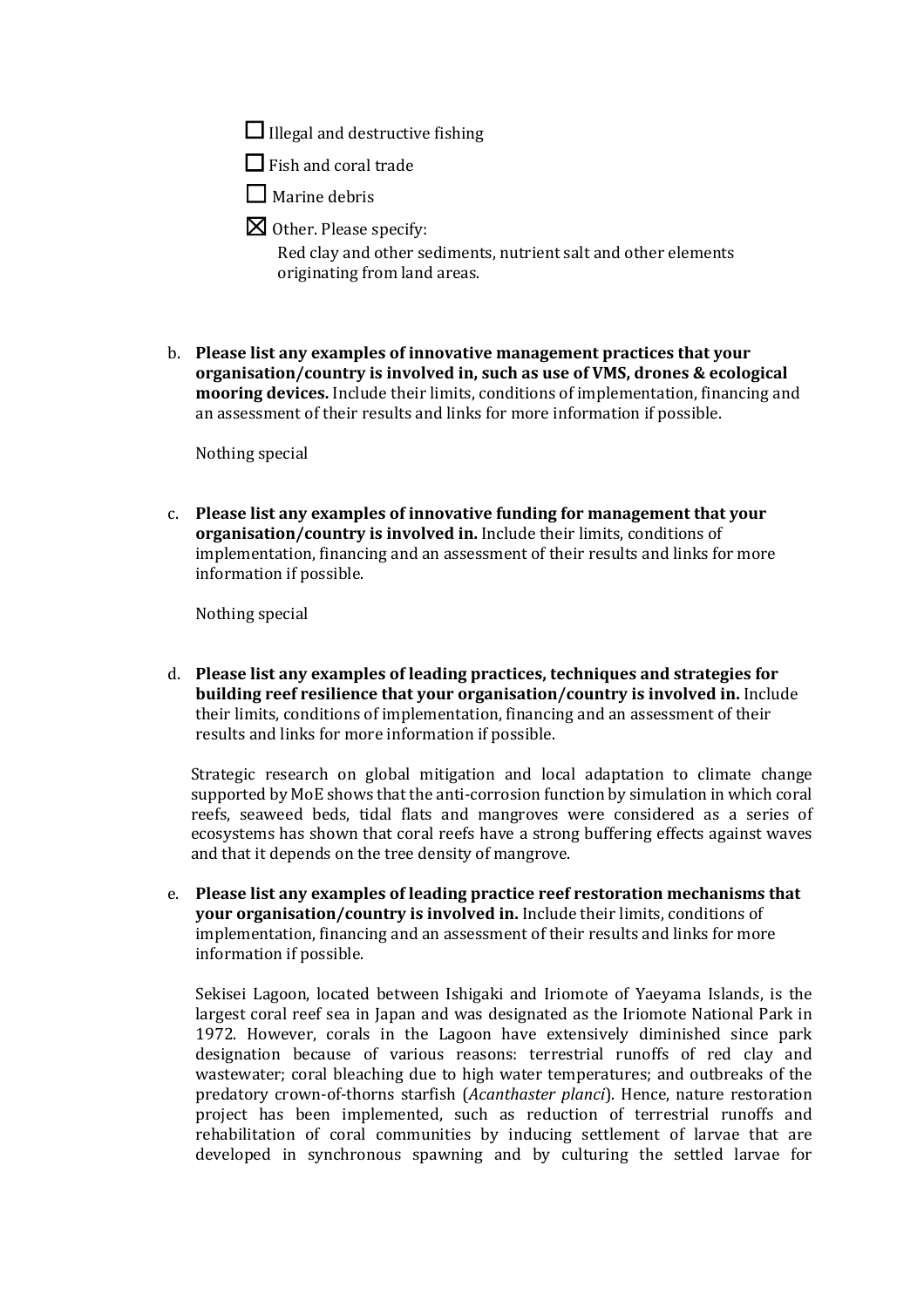transplantation. In FY 2018  $\sim$  2019, the progress of this project is reviewed to determine the project direction during the next period.

### **Theme 3 - Support communities reliant on coral reefs**

**f.** Is sustainable tourism development a significant challenge for your **organisation?** If so please include detail below of the kinds of challenges faced and your strategies to deal with them.

#### <Agenda>

- As the value as a tourism resource increases, tourism use increases
- Adverse effects due to excessive use, and, trampling or contact by inappropriate use

 $\leq$ Aims to be achieved in FY 2020 $>$ 

- How to do sustainable tourism in coral reef ecosystems is shown with an actual case study (model project) and an expertise sharing system on coral reef ecosystem appropriate utilization and conservation etc. should be established.
- In response to an increase in tourists from overseas, multilingual guidance and effective tools for public awareness on conservation should be developed.

## **g.** Is your organisation involved in activities to raise awareness and encourage **action to support communities reliant on coral reefs?** Please include details below.

<Agenda>

- Local people have been becoming less familiar with coral reef ecosystems rapidly than before.
- Coral-related traditional culture in each area has been disappearing.

 $\leq$ Aims to be achieved in fiscal 2020>

- The grace that the coral reef ecosystem brings should be organized, understood, and appropriately utilized for each region, thereby promoting the conservation of coral reef ecosystems that are mainly local
- In the high latitude coral community area, sharing of information on how to utilize the grace of coral reefs should be promoted

## **Theme 4 - Help to reduce anthropogenic threats to coral reefs, particularly those that occur at a global or regional scale**

**h.** What activities is your organisation involved in to elevate awareness of the global nature of the threat of climate change to coral reefs? Please include details below

When holding events related to IYOR 2018, we tell participants that coral reefs are susceptible to climate change and introduce "COOL CHOICE" which is Global Warming Prevention Campaign carried out by the Global Environment Bureau. **(cf. URL https://ondankataisaku.env.go.jp/coolchoice/)**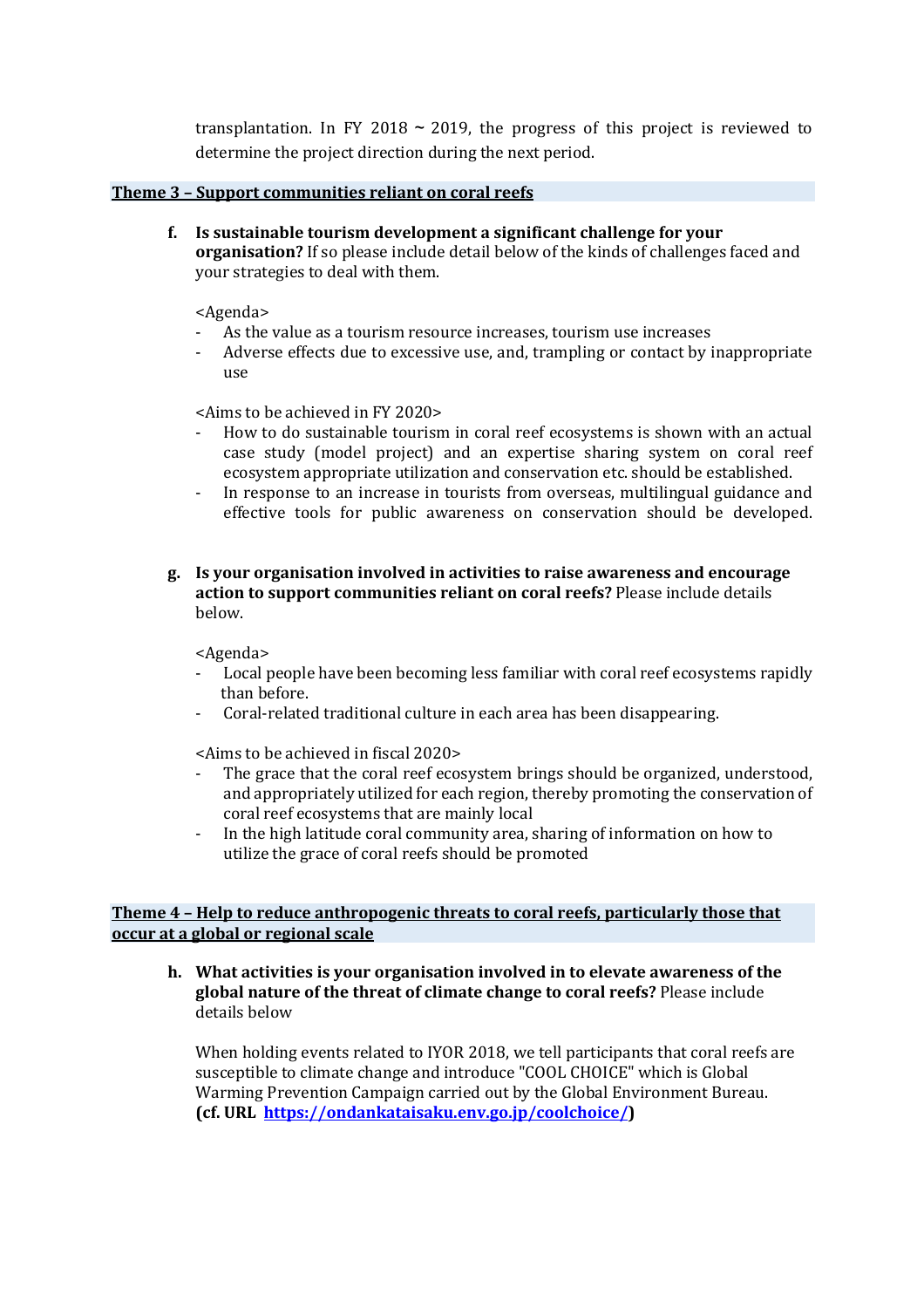**i.** Has your organisation made any progress in dealing with destructive fishing **and trade?** Please include details below.

Nothing special

j. Has your organisation made any progress in dealing with marine debris? Please include details below.

By inviting efforts to eradicate illegal dumping and control unnecessary single-use plastic emissions which will appeal to both at home and abroad, MoE has launched a nationwide campaign to promote on "how to deal with plastics in a wise manner" under the name



"Plastics Smart" on October 19. (cf. URL http://plastics-smart.env.go.jp/) 

Considering the importance of the reduction of marine debris for protection of coral reefs, we introduce three measurements on marine debris which the Japanese government is carrying out.

The first is supporting local governments in their efforts to clean up coastal debris and raise awareness.

The second is monitoring marine debris including micro-plastics along Japan's coasts and in the sea around Japan in order to grasp the actual situation. In particular, Japan has conducted a project to harmonize monitoring methodologies so as to evaluate the situation of micro-plastics globally.

And the third is promoting international cooperation to tackle marine debris, globally and regionally.

**3.** Would you like to report on your activities during the ICRI GM? Please give details below.

Y / N

**4.** International events. Please list any upcoming international events relevant to ICRI which someone from your organisation plans to attend in 2018-2019.

 $\Box$  ICRI GM, Monaco, 5-7 Dec 2018

 $✓$  Conference of the Parties to the United Nations Framework Convention on Climate Change, 3-14 Dec 2018

□ Reef Futures 2018: A Coral Restoration and Intervention-Science Symposium, Florida, 10-14 Dec 2018

□ Global World Heritage Marine Managers meeting, Alaska, US, 26-31 May 2019

Other: 

**5.** Publications. Please list relevant publications and reports you have released during this reporting period.